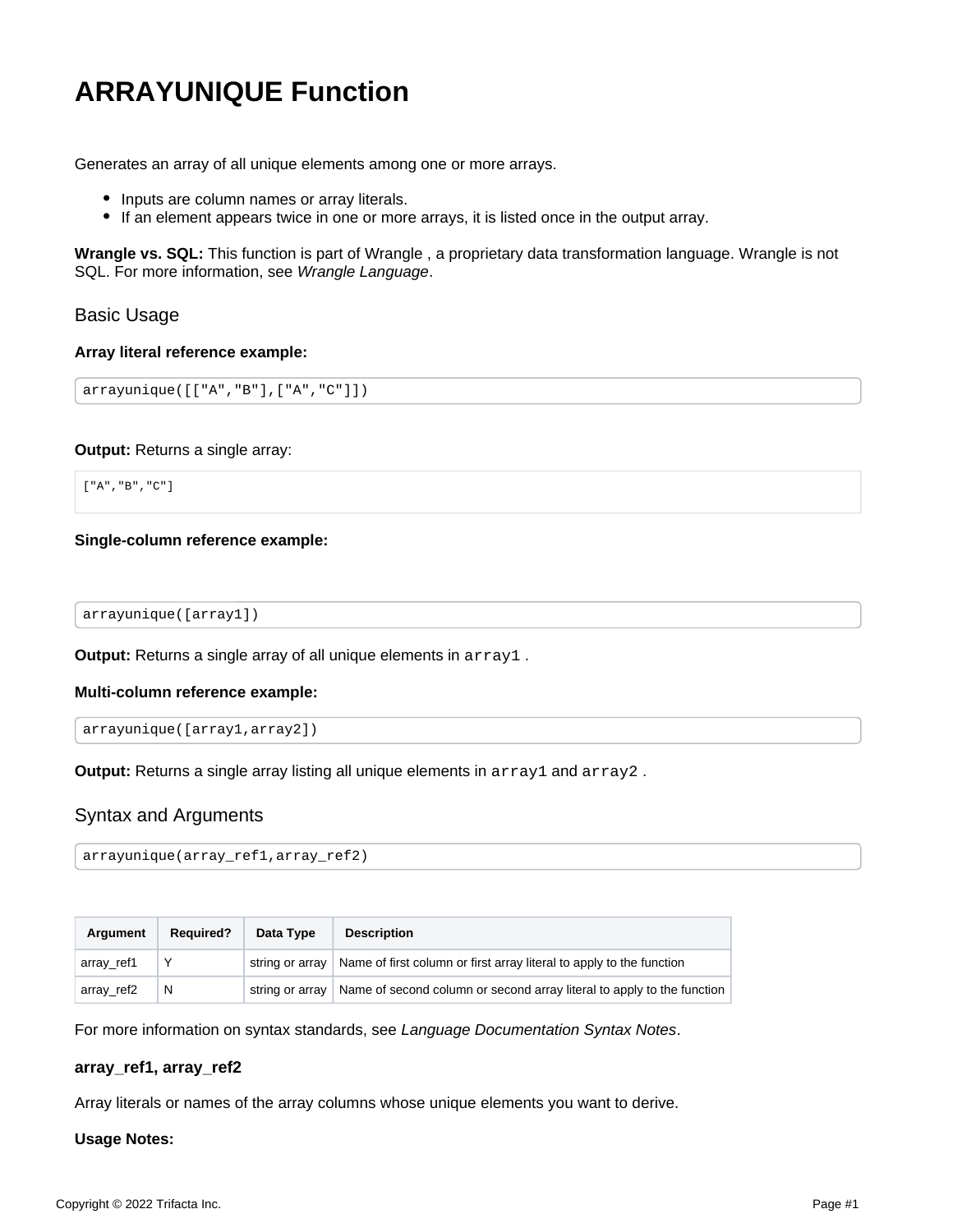| <b>Required?</b> | Data Type                                                                   | <b>Example Value</b> |
|------------------|-----------------------------------------------------------------------------|----------------------|
|                  | Yes (at least one)   Array literal or column reference   myArray1, myArray2 |                      |

# Examples

**Tip:** For additional examples, see [Common Tasks](https://docs.trifacta.com/display/r087/Common+Tasks).

## **Example - Simple unique example**

This simple example illustrates how the following functions operate on nested data.

- ARRAYCONCAT Concatenate multiple arrays together. See [ARRAYCONCAT Function](https://docs.trifacta.com/display/r087/ARRAYCONCAT+Function).
- ARRAYINTERSECT Find the intersection of elements between multiple arrays. See [ARRAYINTERSECT Function](https://docs.trifacta.com/display/r087/ARRAYINTERSECT+Function).
- ARRAYCROSS Compute the cross product of multiple arrays. See [ARRAYCROSS Function](https://docs.trifacta.com/display/r087/ARRAYCROSS+Function).
- ARRAYUNIQUE Generate unique values across multiple arrays. See [ARRAYUNIQUE Function](#page-0-0).

#### **Source:**

Code formatting has been applied to improve legibility.

| Item $\parallel$ | ArrayA                                                                                             | ArrayB                  |
|------------------|----------------------------------------------------------------------------------------------------|-------------------------|
|                  | Item1 $\begin{bmatrix} "A", "B", "C" \end{bmatrix}$ $\begin{bmatrix} "1", "2", "3" \end{bmatrix}$  |                         |
|                  | Item2 $\begin{bmatrix} "A", "B" \end{bmatrix}$                                                     | $\left[$ "A", "B", "C"] |
|                  | Item3 $\begin{bmatrix} "D", "E", "F"] \end{bmatrix}$ $\begin{bmatrix} "4", "5", "6" \end{bmatrix}$ |                         |

#### **Transformation:**

You can apply the following transforms in the following order. Note that the column names must be different from the transform name, which is a reserved word.

| <b>Transformation Name</b>    | New formula                         |  |
|-------------------------------|-------------------------------------|--|
| Parameter: Formula type       | Single row formula                  |  |
| Parameter: Formula            | ARRAYCONCAT([Letters, Numerals])    |  |
| Parameter: New column<br>name | 'concat2'                           |  |
|                               |                                     |  |
| <b>Transformation Name</b>    | New formula                         |  |
| Parameter: Formula type       | Single row formula                  |  |
| Parameter: Formula            | ARRAYINTERSECT([Letters, Numerals]) |  |
| Parameter: New column<br>name | 'intersection2'                     |  |
|                               |                                     |  |
| <b>Transformation Name</b>    | New formula                         |  |
| Parameter: Formula type       | Single row formula                  |  |